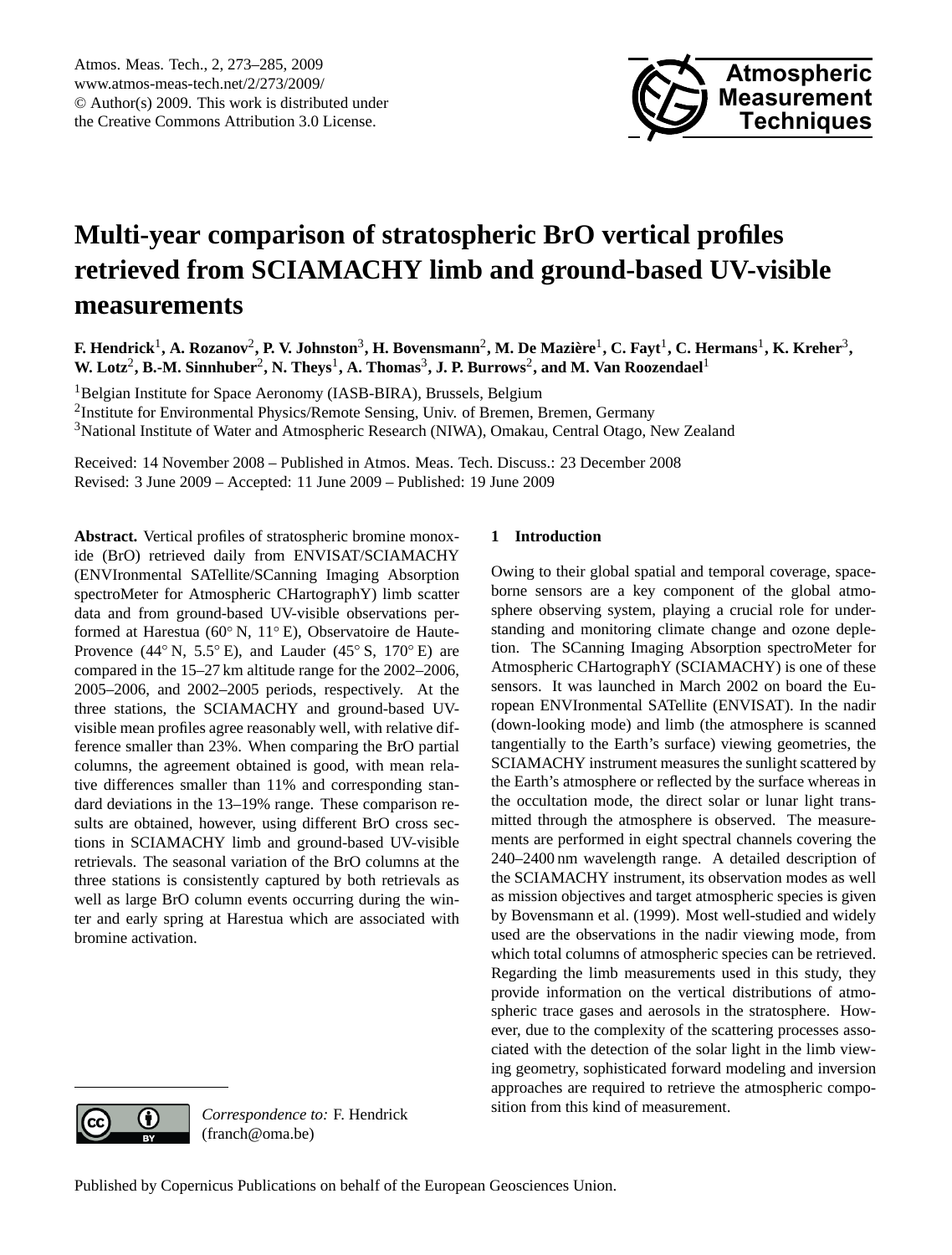Since the launch of ENVISAT in 2002, several studies have demonstrated the reliability of SCIAMACHY limb measurements of trace species involved in ozone depletion like ozone itself (e.g. von Savigny et al., 2005; Brinksma et al., 2006; Butz et al., 2006; Rozanov et al., 2007), nitrogen dioxide (e.g. Bracher et al., 2005; Rozanov et al., 2005a; Butz et al., 2006), and bromine monoxide (e.g. Rozanov et al., 2005a; Sinnhuber et al., 2005; Dorf et al., 2006; Sioris et al., 2006; Sheode et al., 2006). In the case of bromine monoxide (BrO), a limited number of SCIAMACHY profiles were compared to correlative balloon measurements for verification purpose (Rozanov et al., 2005a; Dorf et al., 2006; Sioris et al., 2006). In this paper, we present the results of the first multi-year comparison exercise of BrO vertical distributions retrieved from SCIAMACHY limb measurements (version 3.2 of the scientific product from the Institute of Environmental Physics (IUP/IFE) at the University of Bremen) and ground-based zenith-sky UV-visible observations. Based on the dependence of the mean scattering height on solar zenith angle (SZA), low vertical resolution stratospheric BrO profiles can be retrieved from ground-based UV-visible observations at twilight (e.g. Schofield et al., 2004; Hendrick et al., 2007, 2008). Given the fact that ground-based UV-visible spectrometers can be operated year-round at different sites, a great number of large data sets of BrO profiles could be potentially made available for intercomparison purpose. In the present study, we have used ground-based UV-visible measurements at three stations belonging to the Network for the Detection of Atmospheric Composition Change (NDACC; [http://www.ndacc.org\)](http://www.ndacc.org): Observatoire de Haute-Provence in Southern France (OHP, 44◦ N, 5.5◦ E), Harestua in Southern Norway (60◦ N, 11◦ E), and Lauder in New Zealand  $(45° S, 170° E)$ . The period covered by the comparison is September 2002–October 2006 at Harestua, February 2005– November 2006 at OHP, and September 2002–October 2005 at Lauder. One should note that our measurements at Reunion Island (21◦ S, 56◦ E; Theys et al., 2007) have been omitted here mainly because the quality of the vertical profile retrievals was found to be not high enough.

The paper is divided into four parts. The SCIAMACHY limb and ground-based UV-visible BrO profile retrievals are described in the first and second parts, respectively. The third part is dedicated to the characterization of the information content in both SCIAMACHY limb and ground-based UV-visible retrievals. Finally, the comparison results are presented in the fourth part, first for both mid-latitude stations (OHP and Lauder) and secondly for the high-latitude Harestua site.

## **2 SCIAMACHY limb BrO retrieval**

The vertical distribution of BrO on a global scale is retrieved at the Institute of Environmental Physics (IUP) of the University of Bremen from the measurements of scattered solar radiation performed by the SCIAMACHY instrument in the limb viewing geometry. In the present study, the SCIA-MACHY Level 1 data of version 6.03 from the European Space Agency (ESA) have been provided as input to the retrieval algorithm. A wavelength calibration has been applied and corrections for memory effect, leakage current, pixel-topixel gain, etalon, and internal stray light have been taken into account. The polarization correction as well as the absolute radiometric calibration have been skipped.

The profile retrieval is done using the differential two-step inversion approach implemented in the SCIATRAN software package (Rozanov et al., 2005b; see also [http://www.iup.](http://www.iup.uni-bremen.de/sciatran) [uni-bremen.de/sciatran\)](http://www.iup.uni-bremen.de/sciatran). A short description of the retrieval method is given below, whereas a more detailed description can be found in previous publications (Rozanov et al., 2005a, 2007; von Savigny et al., 2005). In this study, version 3.2 of the retrieval algorithm has been used. This latest retrieval version uses the same inversion algorithm as earlier versions (1.x), described in the above cited papers, differing, however, quite strongly in the retrieval parameter settings. For example, a slightly different spectral range and a higher reference tangent height were used, Levenberg-Marquardt iterative scheme was replaced by more common Newton-type iterations, and the regularization parameters were optimized. Furthermore, additional information on pressure and temperature provided by the European Centre for Medium-Range Weather Forecasts (ECMWF) was used. A detailed list of the retrieval parameter settings for the current and previous versions of the retrieval software can be found at the data archive web page of the IUP Bremen [\(http://www.iup.physik.](http://www.iup.physik.uni-bremen.de/~sciaproc/CDI/DOCU/) uni-bremen.de/∼[sciaproc/CDI/DOCU/\)](http://www.iup.physik.uni-bremen.de/~sciaproc/CDI/DOCU/).

The retrieval is performed in the 338.0–356.2 nm spectral range using the normalized limb spectra, i.e. each limb spectrum measured in the selected range of tangent heights (∼9–31 km) is divided by the limb spectrum at a higher (reference) tangent height (about 35 km in this study). Using this approach, the solar Fraunhofer structure is easily accounted for and the impact of imperfect instrument calibration is strongly reduced. To account for broadband spectral features due to unknown atmospheric parameters (e.g. albedo and aerosols), polynomials are subtracted from the normalized limb spectra at all tangent heights of interest. This procedure is similar to that of the standard DOAS (Differential Optical Absorption Spectroscopy) approach (Platt and Stutz, 2008). At the first retrieval step, also referenced as the preprocessing step, a spectral fit is performed for each limb spectrum independently to find the scaling factors for the spectral corrections (in this study: tilt, ring,  $1/I_0$ , eta (polarization response); see e.g. Sioris et al. (2006) and Kühl et al. (2008) for details) as well as to account for a possible wavelength misalignment. Thereafter, all fitted corrections are applied and the main retrieval step is initiated employing the global fit method (i.e., the spectra obtained at all tangent heights are fitted simultaneously). The measurement vector comprises all spectral points in the selected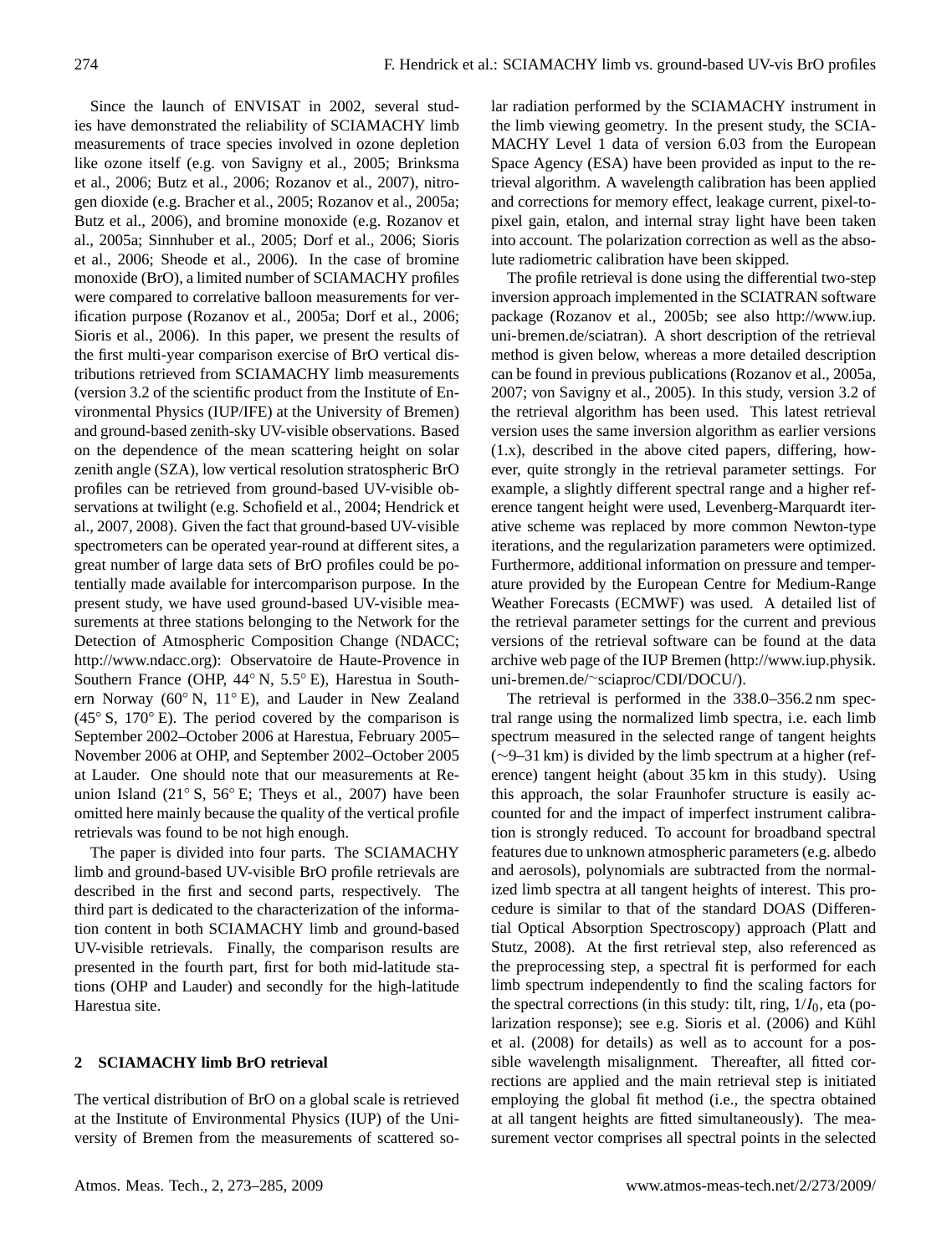spectral range obtained at all tangent heights of interest and the Optimal Estimation Method (Rodgers, 2000) is applied to obtain the vertical profiles of BrO. However, an additional smoothing constraint was introduced whereas the statistical constraint is relaxed by setting the a priori standard deviations to 25 pptv. If the corresponding value in concentration is larger than  $4 \times 10^7$  molec/cm<sup>3</sup>, the standard deviation is set to  $4 \times 10^7$  molec/cm<sup>3</sup>. A priori standard deviations larger than the BrO natural variability ensure good retrieval results even if the a priori profiles are unrealistic or if atmospheric BrO concentrations are abnormally large (e.g., due to volcanic eruption). The noise covariance is determined by the fit residuals at the preprocessing step. The non-linearity of the problem is accounted for using the Newton-type iterative approach. The simulated spectra and appropriate weighting functions are calculated using the SCIATRAN radiative transfer model which includes a fully spherical treatment of the singly scattered radiation and an approximation for the multiple scattering. The weighting functions are calculated in the single scattering approximation.

In the fit procedure, the spectral signatures of BrO,  $O_3$ , NO2, and O<sup>4</sup> have been taken into account. The forward model was initialized using the global pressure and temperature information provided by the ECMWF and a climatological database containing monthly averaged vertical distributions of ozone and  $NO<sub>2</sub>$  (McLinden et al., 2002) for 10 degree latitude bands as well as of BrO for 5 degree latitude bands. The BrO a priori profile climatology is calculated from an estimate of  $\text{Br}_v$  based on MIPAS measurements of CFC-11 for 2003 using the empirical relation between CFC-11 and  $Br<sub>v</sub>$  of Wamsley et al. (1998) with updated surface mixing ratios for the individual source gases (Sinnhuber et al., 2005). The BrO profile climatology is then calculated from these  $Br_y$  profiles assuming a  $BrOBr_y$  ratio of 50%, which is a reasonable approximation for daytime conditions. It is worth noting that the dependence on the a priori information in the sensitivity region (see Sect. 4) is insignificant (Rozanov et al., 2005a). The vertical distribution of O<sup>4</sup> was calculated using the corresponding vertical profile of the air density. Furthermore, the temperature dependent absorption cross sections of BrO obtained by the time-windowing Fourier transform spectroscopy (TW-FTS) technique (Fleischmann et al., 2004), of  $O_3$  and  $NO_2$  measured by the SCIA-MACHY PFM Satellite Spectrometer (Bogumil et al., 2003), as well as the  $O_4$  cross sections from Greenblatt et al. (1990) have been used. Regarding the BrO cross-sections choice, Fleischmann et al. (2004) allows to take into account the temperature dependence more properly since cross sections are available at 5 temperatures (instead of 2 in Wilmouth et al., 1999). Sensitivity tests have also shown that both cross sections sets give similar DOAS fit residuals. A constant surface albedo of 0.3 has been assumed and clouds were completely neglected (a cloud free atmosphere is assumed for all retrievals, independently of the reality). The retrieval is found to be almost insensitive to the surface albedo and the lower clouds because the measured limb signal contains not much information originating from the lower atmospheric layers due to a relatively strong extinction of the solar light. This is confirmed by the averaging kernels showing that for tangent heights above 15 km the bulk of information originates from the upper layers (see Sect. 4). Preliminary investigations have also shown that the error due to a wrong surface albedo or inappropriate treatment of the lower clouds decrease rapidly with the increasing altitude reaching only several percents around 15 km, which is far below the retrieval error in this altitude region. The measurements where a high cloud appears in the field of view of the instrument can be affected more strongly. However, at the locations considered in this study, the probability of high clouds (above about 14 km) is quite small. One should also note that sensitivity tests have shown that our comparison results do not change noticeably if cloudy scenes are rejected. Regarding the aerosols, a background loading according to the LOWTRAN parameterization (Kneizys et al., 1986) has been assumed. For a relatively clean stratosphere as it occurs in the recent years, the influence of the stratospheric aerosols on the retrieved vertical profiles of BrO is estimated to be commonly below 10%.

With respect to the previously reported version 1.1 data set (Sinnhuber et al., 2005), the spectral information provided as input and the retrieval settings have undergone substantial changes as already mentioned above, making the version 3.2 profiles completely different from the previous results. Among the major differences in the data preparation and the retrieval, one should mention the use of the newest calibrated Level 1 data set (calibration settings are listed above) instead of uncalibrated Level 0 data which includes a proper setting of the tangent height information. Being currently known to better than 200 m, the pointing offset was found to vary between 0 and 3 km for earlier data sets. In version 1.1 of the retrieval algorithm, this uncertainty was approximated by a constant downward shift of 1.5 km which resulted sometimes in vertically shifted and oscillating BrO profiles. Furthermore, the introduction of a smoothing constrain and use of a constant (instead of changing with iterations) a priori BrO profile helped to get rid of oscillations in the retrieved profiles. Thus, although the overall form of the retrieved profiles of versions 1.1. and 3.2 is similar, relative differences of 100% or even larger can be observed because of the vertical shift and oscillations of the previous retrieval results. An example comparison of versions 1.1 and 3.2 BrO vertical profiles for 5 May 2003 close to Harestua is shown in Fig. 1.

## **3 Ground-based UV-visible BrO retrieval**

Ground-based zenith-sky UV-visible observations of BrO have been continuously performed at Harestua, OHP, and Lauder since 1998, 2005, and 1995, respectively. A description of the instrumental set-up can be found in Hendrick et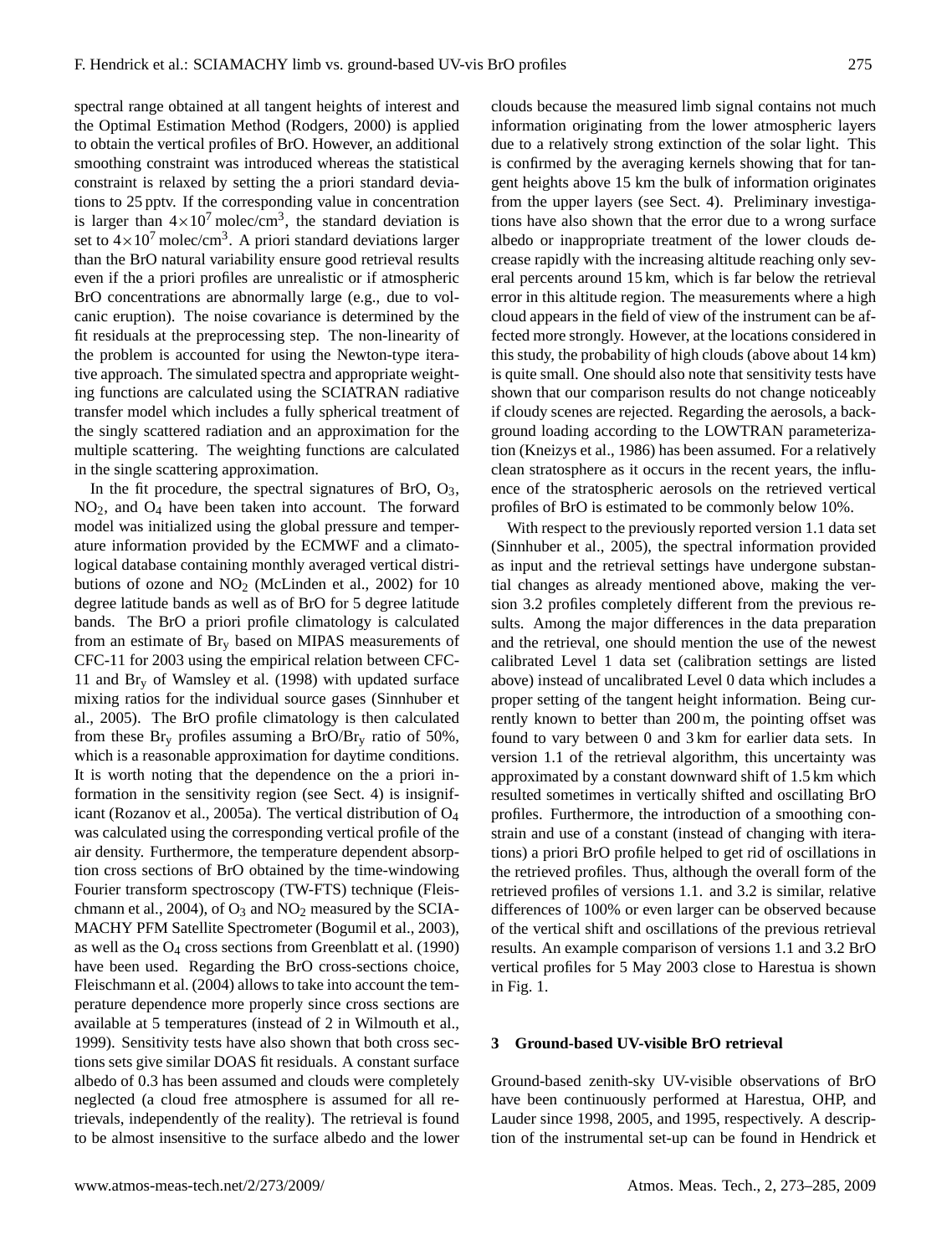

**Fig. 1.** Comparison between versions 1.1 and 3.2 of SCIAMACHY limb BrO profiles for 5 May 2003 close to Harestua (latitude and longitude at the tangent point: 62.3◦ N and 13.9◦ E, respectively). The SZA at tangent point is about 42° and the orbit and state numbers are 6531 and 27 (NRT Level 0 file n◦442) for version 1.1 profile and 6532 and 11 for version 3.2 profile.

al. (2007) and Theys et al. (2007) for Harestua and OHP and in Schofield et al. (2004) for Lauder. Measured zenith radiance spectra are analysed using the DOAS technique (Platt and Stutz, 2008). Similar DOAS settings have been applied to the three data sets. In brief, the spectral signatures of NO2, O3, O4, OClO (OHP and Lauder do not fit OClO because there is no OClO at mid-latitude), and the Ring effect have been taken into account. The retrieval of BrO at the three stations relies on the same BrO cross sections (Wilmouth et al., 1999), as recommended by Aliwell et al. (2002). Sensitivity tests have shown that both Wilmouth et al. (1999) and Fleischmann et al. (2004) BrO cross sections sets give similar DOAS fit residuals, as for SCIAMACHY limb retrieval. The fitting windows are 345–359 nm for Harestua and OHP and 342–357 nm for Lauder. More details on the DOAS settings can be found in Theys et al. (2007) and Schofield et al. (2004).

Stratospheric BrO profiles have been retrieved by applying a profiling technique to the BrO differential slant column densities (DSCDs), which are the direct product of the DOAS analysis. The profiling algorithm is based on the Optimal Estimation Method (Rodgers, 2000) and is described in Hendrick et al. (2007). It is important to note that the forward model includes a stacked box photochemical model in order to reproduce the rapid variation of BrO at twilight (see e.g. Fish et al., 1995, for a typical example of the stratospheric BrO diurnal variation at mid-latitude). Therefore, the retrieved profiles can be easily photochemically corrected to correspond to the SZA of the SCIA-MACHY observations (SZA at tangent point). One should note that, because the stratospheric BrO concentration is essentially controlled by  $NO<sub>2</sub>$  through the termolecular reaction  $BrO+NO_2+M \rightarrow BrONO_2$ , the photochemical simulations have been constrained by the  $NO<sub>2</sub>$  profiles retrieved from simultaneous zenith-sky observations in the visible region (Hendrick et al., 2004). BrO DSCDs are evaluated using daily reference spectra, the effective residual amount of BrO in the reference spectra being directly fitted by the profiling algorithm. The term "effective" is used because the fitted quantity also includes the tropospheric contribution to the total BrO column. This makes the retrieval only sensitive to the stratosphere (Hendrick et al., 2004, 2007, 2008). At Harestua, retrievals are not performed between end of October and mid-February. During this period, the quality of the retrieval is lower, mainly because the SZA range corresponding to the BrO DSCDs is smaller (SZA at local noon can reach 84° at 60° N) and therefore the information content is somewhat lower than it is for the rest of the year (Hendrick et al., 2007). It has been also shown in Hendrick et al. (2007) that the impact of the uncertainties on surface albedo and stratospheric aerosols on the retrieved profiles and corresponding columns is less than 2% and 4%, respectively.

## **4 Information content from SCIAMACHY limb and ground-based UV-visible retrievals**

The averaging kernels matrix **A** is a key parameter in the characterization of the information content of a retrieval. The averaging kernels express the sensitivity of the retrieved profile to the true atmospheric profile (Rodgers, 2000). The FWHM (full width at half maximum) of an averaging kernel at a given altitude provides a rough estimate of the vertical resolution at this altitude and the trace of **A**, which is the number of degrees of freedom for signal, gives an estimate of the number of independent pieces of information contained in the measurements. The measurement response function can also be used to characterize a retrieval. This function is given by the area of the averaging kernels and describes how much information comes from the measurements. Values close to one indicate that most of the information comes from the measurements whereas values below 0.5 indicate a significant influence of the a priori information on the retrieved profile. Typical examples of SCIA-MACHY limb and ground-based UV-visible BrO averaging kernels and measurement response functions for morning and evening retrievals are shown in Figs. 2 and 3, respectively. They correspond to the Harestua 16 April 2003 morning and 26 June 2005 evening retrievals. The evening SCIAMACHY retrievals originate from the back side of the ENVISAT orbits in late spring/summer at high latitudes and therefore are only available at Harestua.

From the examination of the averaging kernels and measurement response functions, it is found that in case of SCIAMACHY limb retrievals, the altitude region with high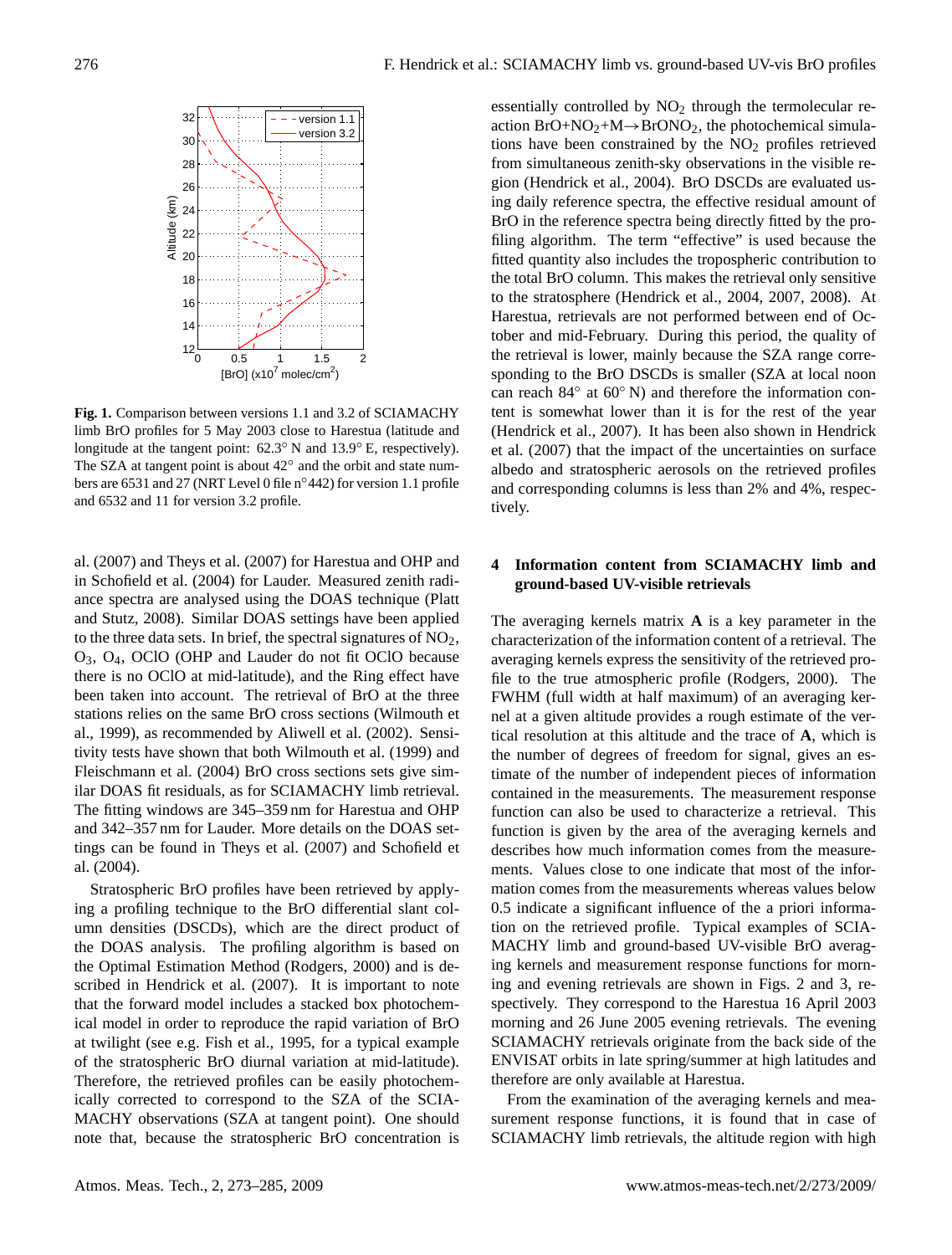

**Fig. 2.** Typical examples of averaging kernels for morning (upper plots) and evening (lower plots) SCIAMACHY limb and groundbased UV-visible BrO retrievals. They correspond to the Harestua 16 April 2003 morning and 26 June 2005 evening retrievals.



**Fig. 3.** Typical examples of measurement response functions for morning (left plot) and evening (right plot) SCIAMACHY limb and ground-based UV-visible BrO retrievals. They correspond to the Harestua 16 April 2003 morning and 26 June 2005 evening retrievals.

sensitivity to the BrO vertical distribution is 15–33 km and 18–33 km for morning and evening conditions, respectively. In both cases, the vertical resolution is between 3 and 5 km. The smaller sensitivity to BrO obtained in the lower altitude levels (15–18 km) for evening retrievals is due to the fact that at large SZA, less light penetrates to the lower layers of the atmosphere leading to a worse signal to noise ratio in the limb spectra measured at lower tangent heights.

In case of ground-based UV-visible retrievals, measurement response functions are similar for both morning and evening conditions but morning averaging kernels peak too high by about 2 km, in contrast to evening conditions where the averaging kernels peak at their nominal altitudes. Looking at the BrO weighting functions used to calculate the averaging kernels, it appears that the morning weighting functions at SZA larger than 90◦ are shifted higher by about 2 km with respect to the corresponding evening weighting functions. Since the same pressure, temperature, and ozone profiles are used to calculate both morning and evening weighting functions, this feature is more likely due differences between sunrise and sunset BrO concentration profiles: the release of BrO from its nighttime reservoir  $BrONO<sub>2</sub>$  at sunrise is more rapid than the formation of  $BrONO<sub>2</sub>$  at sunset, resulting in different BrO profile shapes at sunrise and sunset. Based on the measurements response functions and averaging kernels, the altitude region with high sensitivity to BrO is found to be 13–27 km for ground-based retrievals. Therefore, 15–27 km and 18–27 km are the common altitude ranges chosen for morning and evening comparisons, respectively. Figure 2 also shows that the vertical resolution is 10– 12 km at best for ground-based UV-visible retrievals. Averaging kernels similar to those corresponding to the Harestua 16 April 2003 morning retrieval are obtained at OHP and Lauder.

Due to the difference in vertical resolution, the SCIA-MACHY profiles should be degraded to the resolution of the ground-based profiles in order to allow direct comparison (Hendrick et al., 2004, 2007). This is done by convolving the SCIAMACHY profiles with the coincident ground-based UV-visible averaging kernels using the following expression (Connor et al., 1994):

$$
\mathbf{x}_{\text{sscia}} = \mathbf{x}_a + \mathbf{A}(\mathbf{x}_{\text{scia}} - \mathbf{x}_a) \tag{1}
$$

where **A** is the ground-based averaging kernels matrix,  $\mathbf{x}_a$  is the a priori profile used in the ground-based retrieval,  $\mathbf{x}_{\text{scia}}$ is the SCIAMACHY profile, and  $\mathbf{x}_{sscia}$  is the smoothed or convolved SCIAMACHY profile which represents what the retrieval should produce assuming that **x**scia is the true profile and that the only source of error is the smoothing error.

In this method, the vertical resolution of SCIAMACHY is neglected when convolving the SCIAMACHY profiles with the ground-based averaging kernels. This is a reasonable assumption given the large difference in vertical resolution between SCIAMACHY and ground-based UV-visible profiles (see above). According to Eq. (1), SCIAMACHY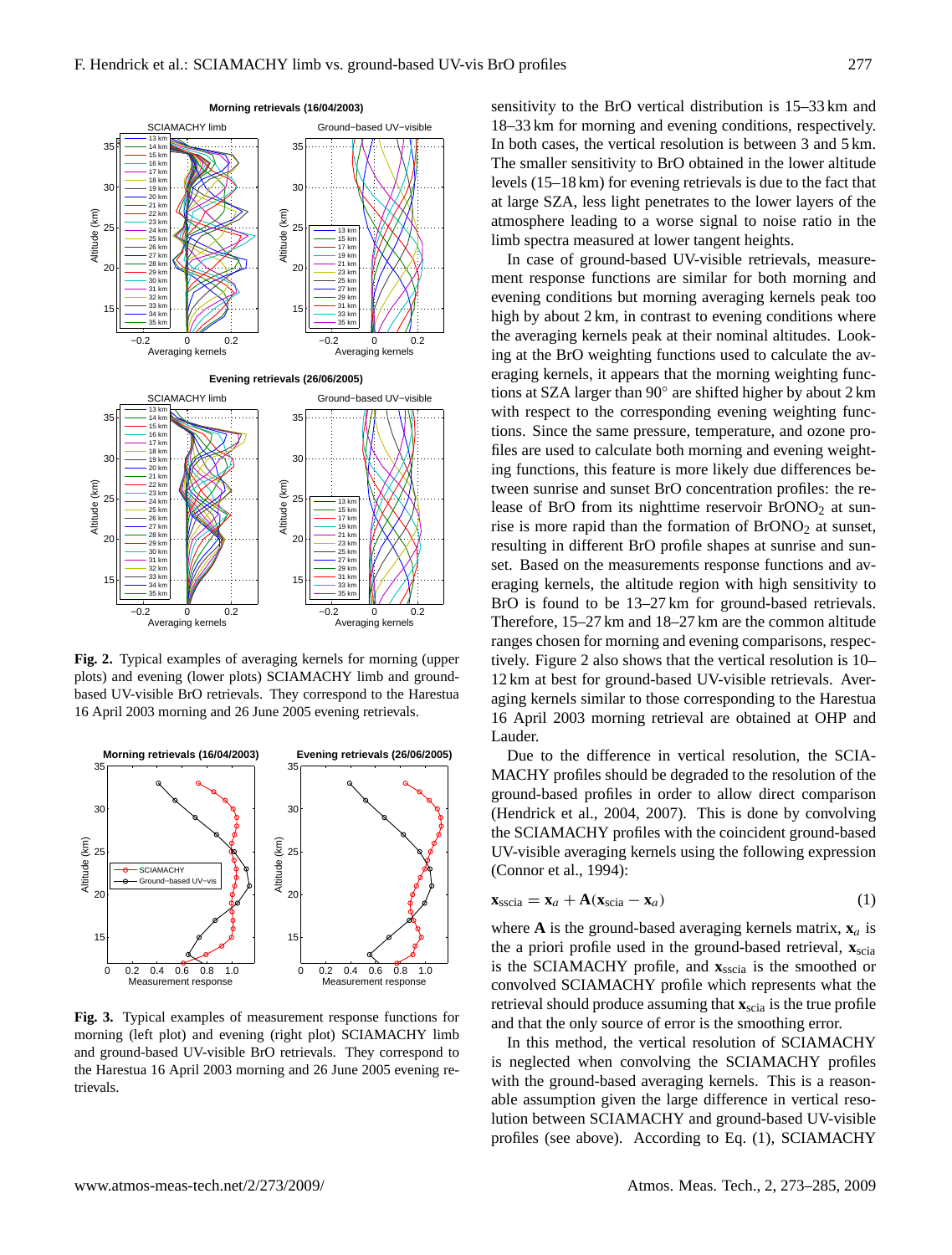



**Fig. 4.** Comparison between mean SCIAMACHY limb (thin red and thick dark red solid lines) and ground-based UV-visible BrO profiles (solid black line) at OHP (44◦ N, 5.5◦ E) for morning conditions for the 2005–2006 period (265 coincidences). The mean relative differences appear in the lower plot. They have been plotted for the smoothed SCIAMACHY profile. In both plots, the dashed lines represent the one-sigma standard deviation. The standard deviation of the unsmoothed SCIAMACHY profile is similar to the one calculated for the smoothed profile.

profiles have to be extended to the same altitude grid as the ground-based UV-visible averaging kernels. In the present study, the SCIAMACHY profiles have been completed below and above the covered altitude range by the groundbased a priori profiles scaled by the ratios between the retrieved SCIAMACHY and ground-based a priori profiles at the lower and upper altitude limits of the SCIAMACHY profiles, respectively. This scaling prevents from the occurence of discontinuities at the lower and upper altitude limits of the SCIAMACHY profiles (Hendrick et al., 2004). However, it should be noted that this smoothing method introduces an additional uncertainty above ∼25 km and especially below ∼18 km which is related to the SCIAMACHY profiles extrapolation procedure.

**Fig. 5.** Comparison between mean SCIAMACHY limb (thin red and thick dark red solid lines) and ground-based UV-visible BrO profiles (solid black line) at Lauder (45◦ S, 170◦ E) for morning conditions for the 2002–2005 period (517 coincidences). The mean relative differences appear in the lower plot. They have been plotted for the smoothed SCIAMACHY profile. In both plots, the dashed lines represent the one-sigma standard deviation. The standard deviation of the unsmoothed SCIAMACHY profile is similar to the one calculated for the smoothed profile.

The number of independent pieces of information in both SCIAMACHY and ground-based UV-visible measurements has been estimated. The values of the trace of **A** are about 4.5 and 3.5 for SCIAMACHY morning and evening retrievals, respectively, while it reaches 2.5 for ground-based UV-visible retrievals (these values are given for the whole stratosphere).

#### **5 Comparison results**

In this section, stratospheric BrO profiles and corresponding partial columns retrieved from ground-based UV-visible measurements at Harestua, OHP, and Lauder are compared to coincident SCIAMACHY limb data. One should note that in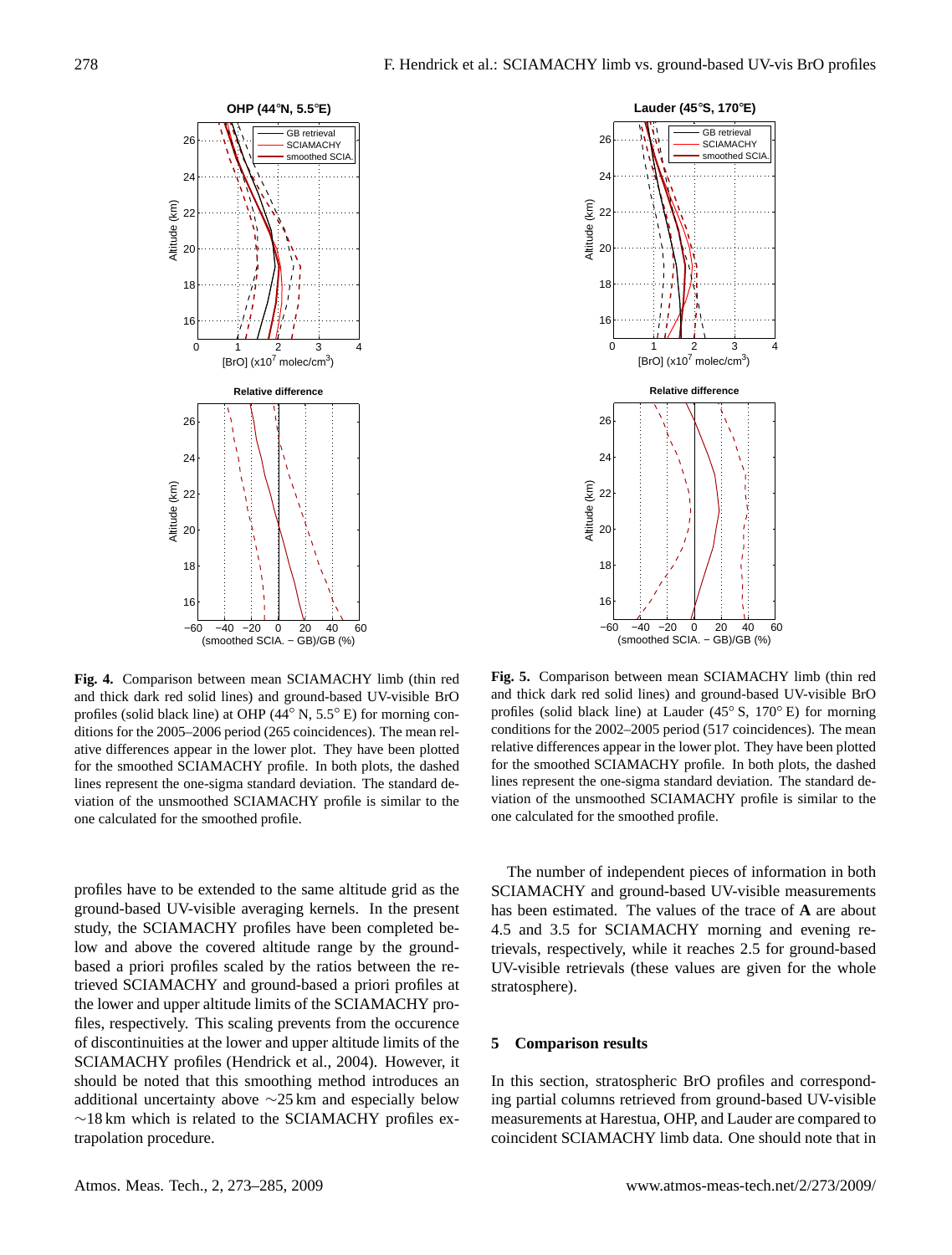all comparison plots, ground-based data are arbitrarily taken as reference for the calculation of relative differences. As discussed in Sect. 4, comparison results are shown for the 15–27 km altitude range, except for Harestua evening coincidences where the 18–27 km altitude range is used. BrO partial columns are calculated by integrating the vertical profiles in these altitude ranges. For the selection of the SCIA-MACHY profiles, the following spatial coincidence criterion is chosen: the average latitude and longitude at tangent point should fall within latitude of the stations  $\pm 5^{\circ}$  and longitude of the stations  $\pm 10^\circ$ . This corresponds to a maximum distance between SCIAMACHY and ground-based UV-visible observations of about 750 km. Sensitivity tests have shown that tighten up the spatial coincidence criterion to a maximum distance of 250 km does not change significantly the comparison results. Concerning the temporal criterion, SCIAMACHY profiles are compared to ground-based profiles retrieved from the same morning (or evening) slant column densities and the photochemical model PSCBOX included in the profiling algorithm (see Sect. 3) is used to convert the ground-based profiles to values appropriate to the SZA at the tangent point area of the coincident SCIA-MACHY limb observations. This ensures photochemical matching, within the accuracy of the photochemical model, for both SCIAMACHY and ground-based profiles. This is an important criterion when comparing measurements of species having a strong diurnal variation such as BrO. However, because of differences in the local time of the observations (typically 3 h in winter and up to 6 h (OHP and Lauder) and 8h (Harestua) around the summer solstice), an uncertainty due to possible dynamical fluctuations still remains. When applying these criteria, we found 265 morning coincidences events at OHP for the February 2005–November 2006 period. At Harestua, 561 coincidences have been selected for September 2002–October 2006 period, including 512 morning coincidences and 49 evening coincidences. It should be noted that in case of evening coincidences, SCIAMACHY and ground-based measurements occur at almost the same local time, i.e. around 85◦ SZA. At Lauder, we found 517 morning coincidences for the September 2002–October 2005 period.

## **5.1 OHP and Lauder**

Figures 4 and 5 show the comparison between mean SCIA-MACHY and ground-based UV-visible BrO profiles at OHP and Lauder, respectively. A reasonably good agreement is found in the whole 15–27 km altitude range with relative difference smaller than 21%. At OHP, the ground-based profile is lower than SCIAMACHY between 15 and 20 km while the opposite is found above 20 km. At Lauder, the groundbased profile is systematically lower than SCIAMACHY in the 15.5–26.5 km altitude range with a maximum relative difference of +19% around 21 km. In the 18–27 km altitude range, the ground-based UV-visible retrieval gives significantly lower BrO concentration values at Lauder than at OHP, while the corresponding SCIAMACHY profiles are very close. This could be related to the use of not strictly identical DOAS settings for both stations, which can lead to differences in the DSCDs and their corresponding errors. Below 18 km, we see from Figs. 4 and 5 that the unsmoothed SCIAMACHY profile shows significantly lower BrO concentration values at Lauder than at OHP. Because of the 10– 12 km vertical resolution of the ground-based profiles, the agreement with the smoothed SCIAMACHY profiles in the lower layers (15–20 km) could be influenced by the smoothing method used, in particular by the way the SCIAMACHY profiles are extended to the ground (see Sect. 4).

Comparison results for the 15–27 km BrO partial columns at OHP and Lauder are depicted in Figs. 6 and 7, respectively. At OHP, the agreement between SCIAMACHY and ground-based columns is very good with SCIAMACHY being higher than the ground-based observations by  $1\pm18\%$  on average and SCIAMACHY data are most of the time within the error bars associated to the ground-based columns (corresponding to the total error (systematic  $+$  random errors) calculated as in Hendrick et al., 2007). At Lauder, a larger discrepancy is obtained, with SCIAMACHY being higher than the ground-based observations by  $11\pm16\%$  on average. One should note that a negative bias of about  $-10\%$  is expected in the comparison results if the same Wilmouth et al. (1999) BrO cross sections had been used in both SCIAMACHY and ground-based UV-visible retrievals (see Sect. 5.2). The seasonality of BrO, directly related to the  $NO<sub>2</sub>$  seasonal cycle, is also consistently captured at both stations by both SCIA-MACHY and ground-based UV-visible retrievals. In both SCIAMACHY and ground-based UV-visible data sets, the BrO seasonality is less marked at Lauder than at OHP, with larger BrO column values in winter at OHP than at Lauder. Since the main driver for the BrO seasonality is the  $NO<sub>2</sub>$  seasonal cycle, we have examined the  $NO<sub>2</sub>$  15–27 km partial columns seasonal cycle at both stations derived from SCIA-MACHY limb profiles (version 3.1 of the IUP Bremen scientific product; see e.g. Bracher et al., 2005, and Rozanov et al., 2005a). Figure 8 shows that in winter,  $NO<sub>2</sub>$  partial columns are significantly lower at OHP than at Lauder (by about 30% in average). Less  $NO<sub>2</sub>$  at OHP means less BrONO<sup>2</sup> and therefore more HOBr as bromine reservoir. Since HOBr is photolyzed more rapidly than  $BrONO<sub>2</sub>$ , this can at least partly explain the larger BrO column values in winter at OHP and therefore the more marked stratospheric BrO seasonality at this station. Figures 6 and 7 also show that the relative difference between SCIAMACHY and groundbased UV-visible BrO partial columns has a marked seasonal dependence, with a tendency to have more negative relative difference values in summer than during the rest of the year. This seasonality is most probably related to the difference in the local time of both SCIAMACHY and ground-based observations (performed around 10h local time and at twilight (80–93◦ SZA), respectively). At OHP and Lauder, this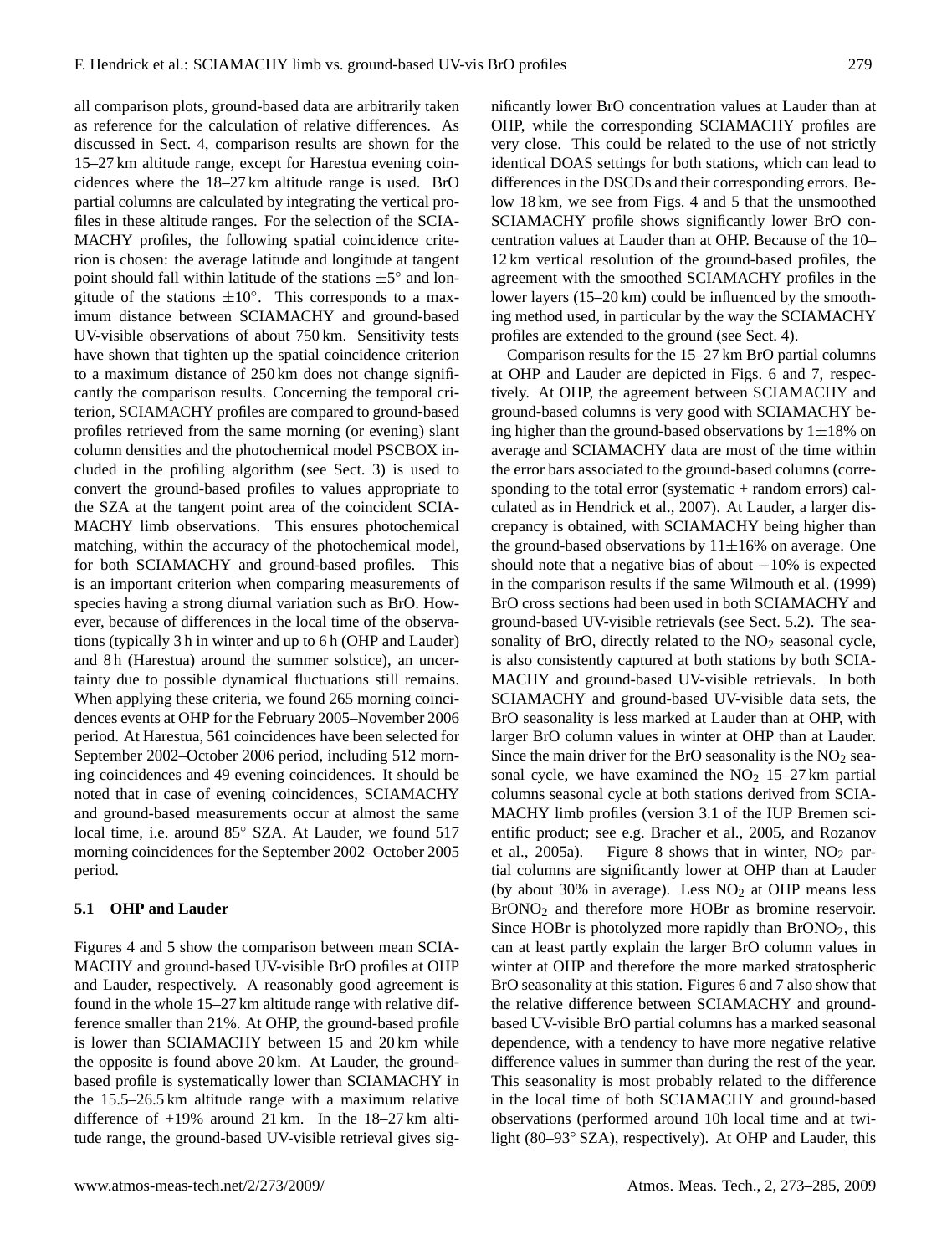

**Fig. 6.** Comparison of the 15–27 km BrO partial columns calculated from the smoothed SCIAMACHY limb and ground-based UV-visible profiles at OHP (44◦ N, 5.5◦ E) for the 2005–2006 period (morning coincidences). The relative differences appear on the lower plot. The error bars on the ground-based data correspond to the total error (systematic error + total retrieval error), estimated as in Hendrick et al. (2007). The solid and dashed red lines in the lower plot correspond to the mean relative difference and its onesigma standard deviation, respectively. The grey-shaded area indicates the mean uncertainty region for the ground-based UV-visible partial columns.

difference is about 3h in winter and can reach up to 6h at the summer solstice. Therefore, a larger impact of the photochemical correction applied to the ground-based profiles is expected in summer. This photochemical correction depends mainly on the accuracy of the  $NO<sub>2</sub>$  profiles used to initialize the stacked box photochemical model and on the uncertainties of the reaction rates. As mentioned in Sect. 3, stratospheric NO<sub>2</sub> profiles retrieved from simultaneous zenith-sky observations in the visible region have been used. The accuracy of the columns corresponding to these profiles is about 10% (Hendrick et al., 2004). Since NO<sup>2</sup> columns display a strong seasonality with a maximum in summer and a minimum in winter, one can expect in late spring/summer a larger impact of this parameter on the photochemically corrected BrO profiles and corresponding columns. This is confirmed by sensitivity tests performed for the three stations using the stacked box photochemical model PSCBOX. We found that an uncertainty of  $10\%$  in the stratospheric  $NO<sub>2</sub>$  columns has an impact of 2% on the 15–27 km BrO partial column in winter, while this impact reaches 5% of the BrO partial column values in summer. Model calculations have also shown that the impact of the rate uncertainty of the termolecular reaction BrO+NO2+M displays a seasonality: an impact of



**Fig. 7.** Comparison of the 15–27 km BrO partial columns calculated from the smoothed SCIAMACHY limb and ground-based UV-visible profiles at Lauder (45◦ S, 170◦ E) for the 2002–2005 period (morning coincidences). The relative differences appear on the lower plot. The error bars on the ground-based data correspond to the total error (systematic error + total retrieval error), estimated as in Hendrick et al. (2007). The solid and dashed red lines in the lower plot correspond to the mean relative difference and its onesigma standard deviation, respectively. The grey-shaded area indicates the mean uncertainty region for the ground-based UV-visible partial columns.



Fig. 8. Typical 15-27 km NO<sub>2</sub> partial column seasonal cycle at Lauder (45° S, 170° E) and OHP (44° N, 5.5° E) derived from SCIAMACHY limb profiles. At Lauder, month 0 corresponds to June 2003 and month 12 to June 2004. At OHP, month 0 corresponds to December 2005 and month 12 to December 2006. Thick solid lines correspond to mean partial columns for the months 0–2 and month 12 periods (red OHP; black: Lauder).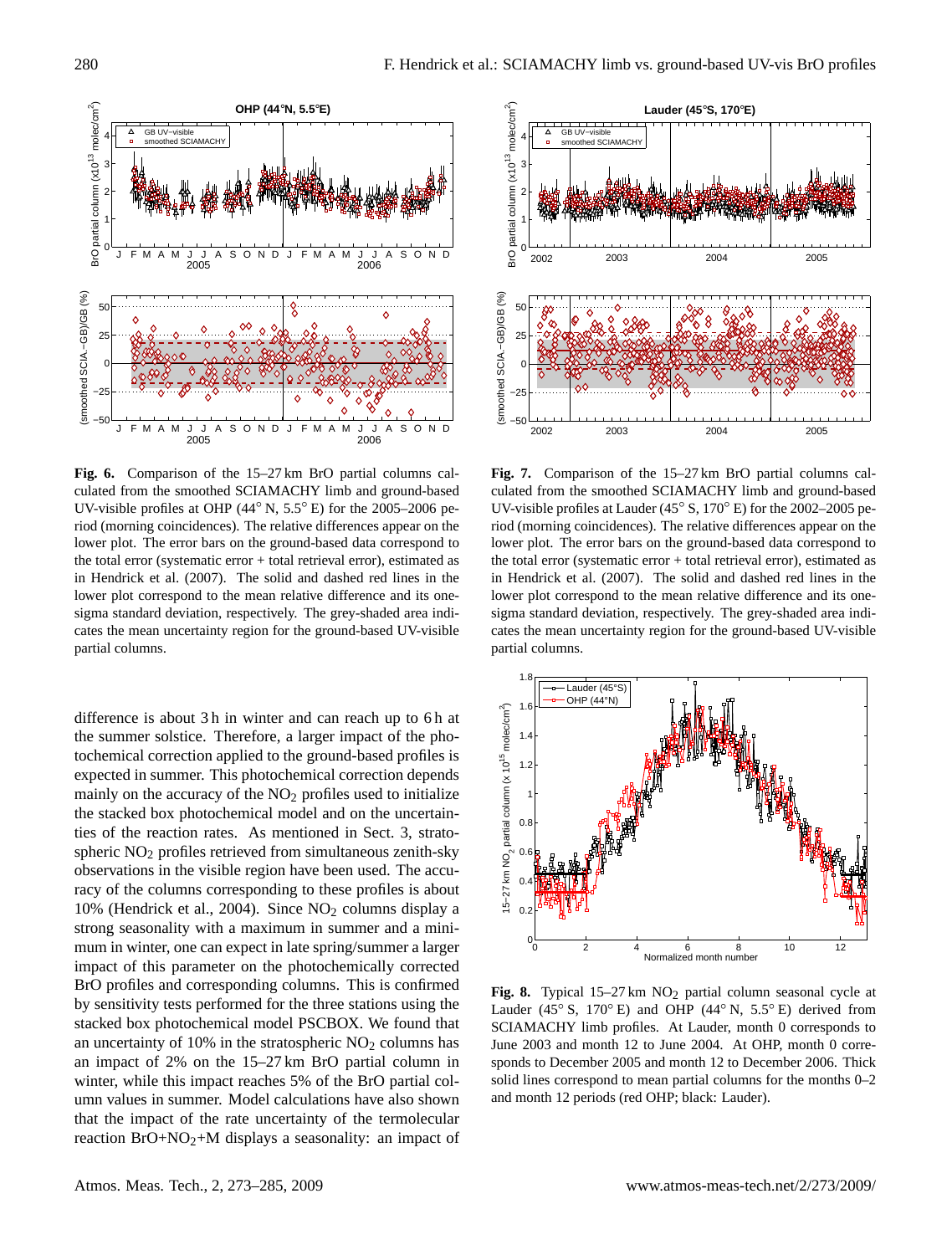

**Fig. 9.** Comparison between mean SCIAMACHY limb (thin red and thick dark red solid lines) and ground-based UV-visible BrO profiles (solid black line) at Harestua (60◦ N, 11◦ E) for the 2002–2006 period (morning coincidences). Profiles have been plotted separately for late winter/early spring (left plot) and late spring/summer/early fall (right plot) conditions. The number of coincident events is 154 and 358, respectively. The mean relative differences appear in the lower plots. They have been plotted for the smoothed SCIAMACHY profiles. In the four plots, the dashed lines represent the one-sigma standard deviation. The standard deviation of the unsmoothed SCIAMACHY profiles is similar to the one calculated for the smoothed profiles.

4% or less on the retrieved BrO partial columns is found in winter at both stations, while this impact is around 10% in summer. The seasonality in the agreement between SCIA-MACHY and ground-based UV-visible BrO partial columns could also be partly related to the SCIAMACHY observation geometry, namely, due to the variation of the SZA at tangent point throughout the year (significantly smaller SZA values in summer than in winter/early spring). Smaller SZA values in summer mean more light due to shorter light paths from the Sun to the scattering point. Therefore, for SCIA-MACHY measurements in summer, a better signal to noise ratio is measured and, thus, a better sensitivity to the lower layers as compared to the winter measurements performed at larger SZA.



**Fig. 10.** Comparison between mean SCIAMACHY limb (thin red and thick dark red solid lines) and ground-based UV-visible BrO profiles (solid black line) at Harestua ( $60°$  N,  $11°$  E) for evening conditions for the 2002–2006 period (49 coincidences). The mean relative differences appear in the lower plot. They have been plotted for the smoothed SCIAMACHY profile. In both plots, the dashed lines represent the one-sigma standard deviation. The standard deviation of the unsmoothed SCIAMACHY profile is similar to the one calculated for the smoothed profile.

## **5.2 Harestua**

Morning BrO profiles have been averaged separately for late winter/early spring and late spring/summer/early fall periods because in late winter/early spring, large stratospheric BrO enhancement events associated to bromine activation regularly occur over Harestua when the polar vortex is present. The number of coincidences for both periods is 154 and 358, respectively. Figure 9 shows the comparison results of mean ground-based and SCIAMACHY morning profiles. For both periods the agreement is very good between 15 and 22 km with relative differences having a slight positive bias and maximum value of +6% in late winter/early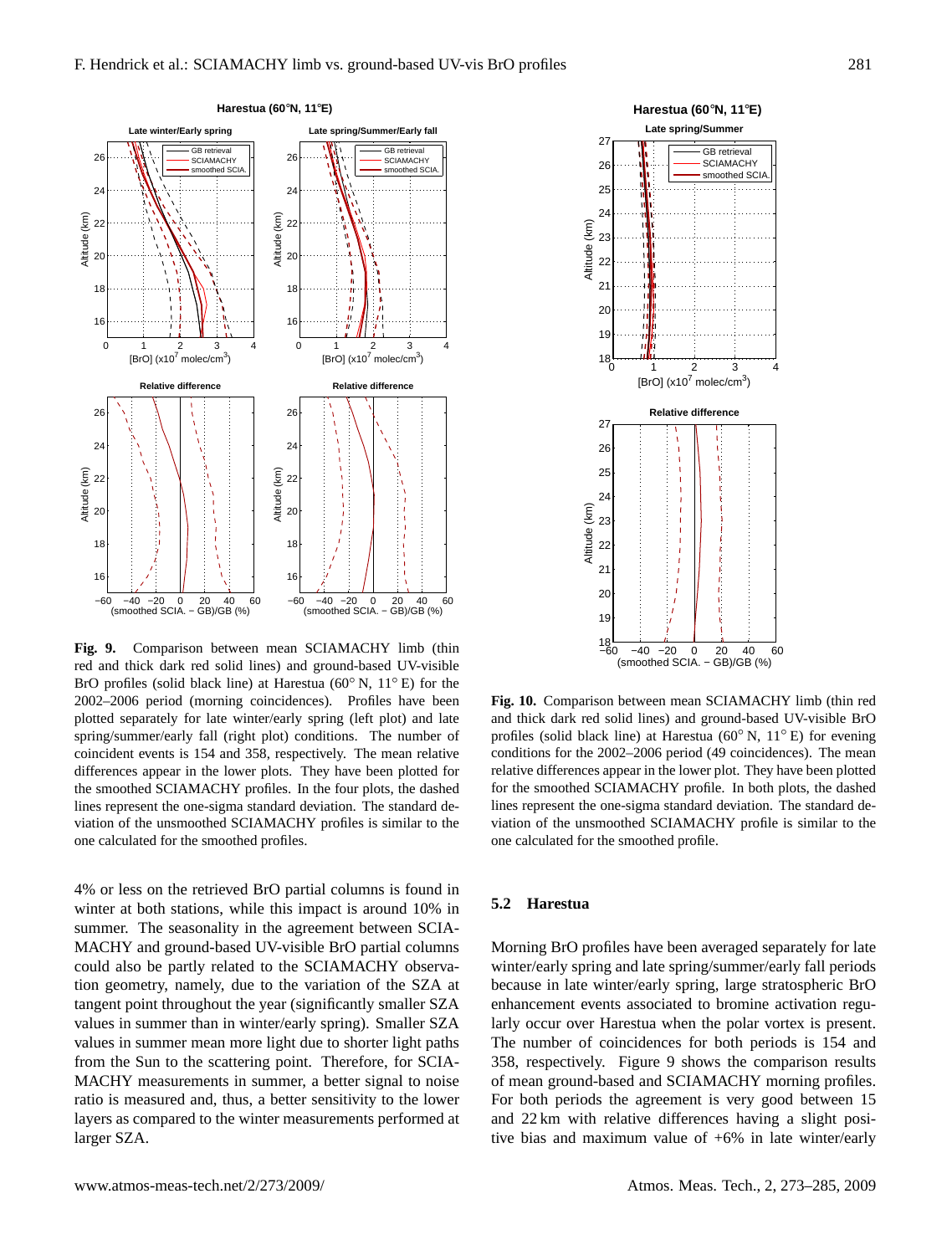

**Fig. 11.** Comparison of the 15–27 km BrO partial columns calculated from the smoothed SCIAMACHY limb and ground-based UV-visible profiles at Harestua (60◦ N, 11◦ E) for the 2002–2006 period (morning coincidences). The relative differences appear on the lower plot. The error bars on the ground-based data correspond to the total error (systematic error + total retrieval error), estimated as in Hendrick et al. (2007). The solid and dashed red lines in the lower plot correspond to the mean relative difference and its onesigma standard deviation, respectively. The grey-shaded area indicates the mean uncertainty region for the ground-based UV-visible partial columns.

spring and a slight negative bias and maximum value of −8% in late spring/summer/early fall. Above 21–22 km, the ground-based retrieval gives larger BrO concentration values than SCIAMACHY with a maximum difference of about −20% at 27 km for both late winter/early spring and late spring/summer/early fall periods. Comparison results for evening coincidences are depicted in Fig. 10. SCIAMACHY and ground-based profiles agree well, with SCIAMACHY smaller than ground-based by less than 6% between 18 and 27 km of altitude. The better agreement found for evening coincidences is most probably due to the fact that both SCIA-MACHY and ground-based measurements are performed at almost the same local time. This minimizes the effect of possible dynamical fluctuations between both measurements and the impact on the agreement of the uncertainty in the photochemical correction applied to ground-based profiles is also expected to be smaller.

The BrO partial columns corresponding to morning and evening coincidences are presented in Figs. 11 and 12, respectively. Both morning and evening comparisons show that the SCIAMACHY and ground-based BrO columns are in good agreement, with, in average, SCIAMACHY lower than ground-based by  $-2\pm19\%$  and higher by  $+4\pm13\%$ , respectively. The SCIAMACHY data are also generally within



**Fig. 12.** Comparison of the 18–27 km BrO partial columns calculated from the smoothed SCIAMACHY limb and ground-based UV-visible profiles at Harestua (60◦ N, 11◦ E) for the 2002–2006 period (evening coincidences). The relative differences appear on the lower plot. The error bars on the ground-based data correspond to the total error (systematic error + total retrieval error), estimated as in Hendrick et al. (2007). The solid and dashed red lines in the lower plot correspond to the mean relative difference and its onesigma standard deviation, respectively. The grey-shaded area indicates the mean uncertainty region for the ground-based UV-visible partial columns.

the error bars associated to the ground-based columns (corresponding to the total error), especially for evening conditions. The morning comparison displays similar features as at OHP and Lauder: (1) A seasonality in the relative difference, with a tendency to have more negative relative difference values in summer than during the rest of the year. As discussed in Sect. 5.1, this is most probably related to the uncertainty in the photochemical correction applied to groundbased profiles. Performing the same sensitivity tests as for OHP and Lauder, it is found that this uncertainty is larger at Harestua because of the presence of larger amount of  $NO<sub>2</sub>$  in the stratosphere at  $60°$  N than at mid-latitude. (2) The very good consistency in both data sets regarding the capture of the seasonality in the BrO column. Comparison results in late winter/early spring 2005 and 2006 also show that large BrO column values associated with bromine activation events are consistently detected by both instruments.

As for the OHP and Lauder comparisons, one should expect a negative bias of about −10% in the comparison results if the same Wilmouth et al. (1999) BrO cross sections are used in both SCIAMACHY and ground-based UV-visible retrievals. This is illustrated in Fig. 13 where 15–27 km BrO partial columns are compared for the year 2004 at Harestua using the Wilmouth et al. (1999) BrO cross sections in both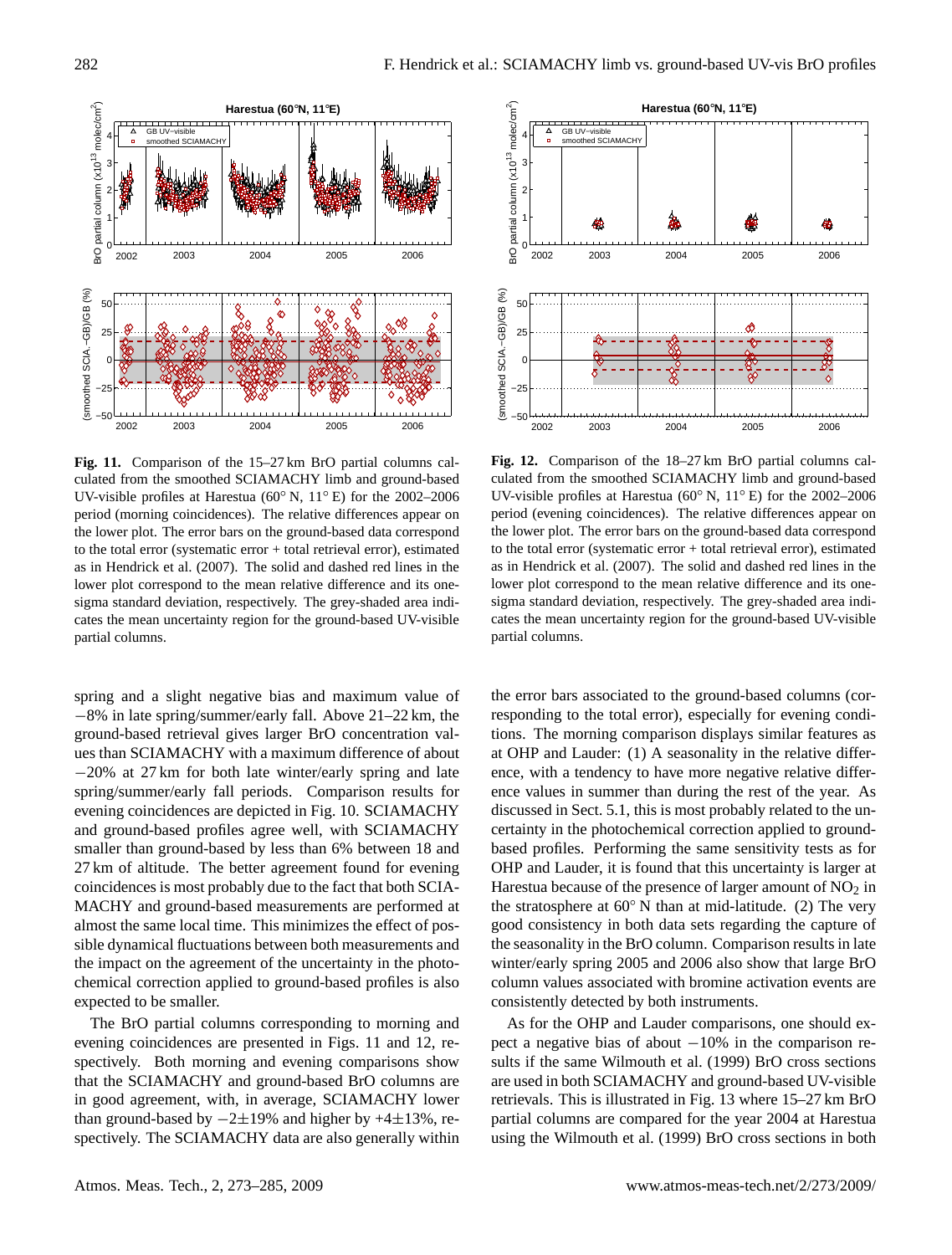

**Fig. 13.** Comparison of the 15–27 km BrO partial columns for the year 2004 at Harestua using the standard retrieval settings (left plots) and the same Wilmouth et al. (1999) BrO cross sections in both SCIAMACHY and ground-based retrievals (right plots). The relative differences appear in the lower plots. The error bars on the ground-based data correspond to the total error (systematic error + total retrieval error), estimated as in Hendrick et al. (2007). The solid and dashed red lines in the lower plots correspond to the mean relative difference and its one-sigma standard deviation, respectively.

retrievals. As can be seen, the relative difference are biased by −8% in average compared to the case where the Fleischmann et al. (2004) and Wilmouth et al. (1999) are utilized in the SCIAMACHY and ground-based retrievals, respectively.

#### **6 Conclusions**

We have presented the results of the first multi-year comparison of stratospheric BrO profiles retrieved from SCIA-MACHY limb (version 3.2 of the IUP Bremen scientific product) and ground-based UV-visible measurements performed over Harestua (60◦ N), OHP (44◦ N), and Lauder (45◦ S) for the 2002–2006, 2005–2006, 2002–2005 periods, respectively. A comparison of the SCIAMACHY limb and ground-based UV-visible averaging kernels has shown that 15–27 km (morning coincidences) and 18–27 km (evening coincidences at Harestua) are the common altitude ranges where both retrievals display significant information content on the vertical distribution of BrO. A good agreement is found between SCIAMACHY limb and ground-based UVvisible partial columns calculated by integrating the retrieved profiles in the appropriate altitude range: at Harestua, SCIA- MACHY is lower than the ground-based observations by  $2\pm19$ % and higher by  $4\pm13$ % on average for morning and evening coincidences, respectively. At OHP and Lauder (morning coincidences), SCIAMACHY is larger than the ground-based observations by  $1\pm18\%$  and  $11\pm16\%$ , respectively. These comparison results are obtained, however, using different BrO cross sections in both retrievals. At the three stations, the relative difference between both data sets show a marked seasonal dependence, with a tendency to have SCIAMACHY generally larger than the ground-based observations in fall/winter/early spring and lower in late spring/summer. This seasonal dependence in the agreement is most probably caused by the stronger influence in summer of the photochemical correction applied to the ground-based profiles. Nevertheless, the seasonality on the BrO column is still consistently captured in both SCIAMACHY and groundbased UV-visible observations. Furthermore, large BrO columns associated with bromine activation events are simultaneously detected by both instruments in winter/early spring at Harestua. When comparing the mean vertical profiles, we have found a maximum difference of 23% between SCIA-MACHY and ground-based UV-visible profiles. At OHP and Harestua, ground-based UV-visible retrievals give larger BrO concentration values than SCIAMACHY above 20–22 km while the opposite behaviour is found below 20 km, except for Harestua in late spring/summer/early fall where groundbased UV-visible is larger than SCIAMACHY also in the 15– 20 km altitude range. At Lauder, SCIAMACHY tends to be systematically larger than the ground-based observations between 15 and 27 km.

In summary, this comparison study highlights the consistency and stability of the SCIAMACHY limb and groundbased UV-visible BrO profile retrievals and the capability to use these data sets for geophysical studies, i.e. for analyzing spatial and temporal variations of stratospheric BrO.

*Acknowledgements.* This research was financially supported at IASB-BIRA by the Prodex contracts NOy-Bry and SECPEA and by the EC project GEOMON (6th Framework Program). IASB-BIRA is also thankful to M. P. Chipperfield for providing the SLIM-CAT data. The SCIAMACHY limb BrO retrieval activity was partially funded by the German Ministry of Education and Research (BMBF) through the German Aerospace Center (DLR) within the SADOS project (50EE0727). Some data shown here were calculated on German HLRN (High-Performance Computer Center North) and NIC/JUMP (Jülich Multiprocessor System). Services and support are gratefully acknowledged. The IUP Bremen group thanks also the European Centre for Medium-Range Weather Forecats (ECMWF) for providing the pressure, temperature, and surface elevation information (ECMWF Special Project SPDECDIO). NIWA authors thank the New Zealand Foundation for Research Science and Technology for long term support for the Lauder BrO measurements, and G. Mount, now at Washington State University, for the use on the Lauder BrO spectrometer (1995–2005), of a  $-70^{\circ}$ C cooled Reticon detector, that he developed at the NOAA Aeronomy Laboratory.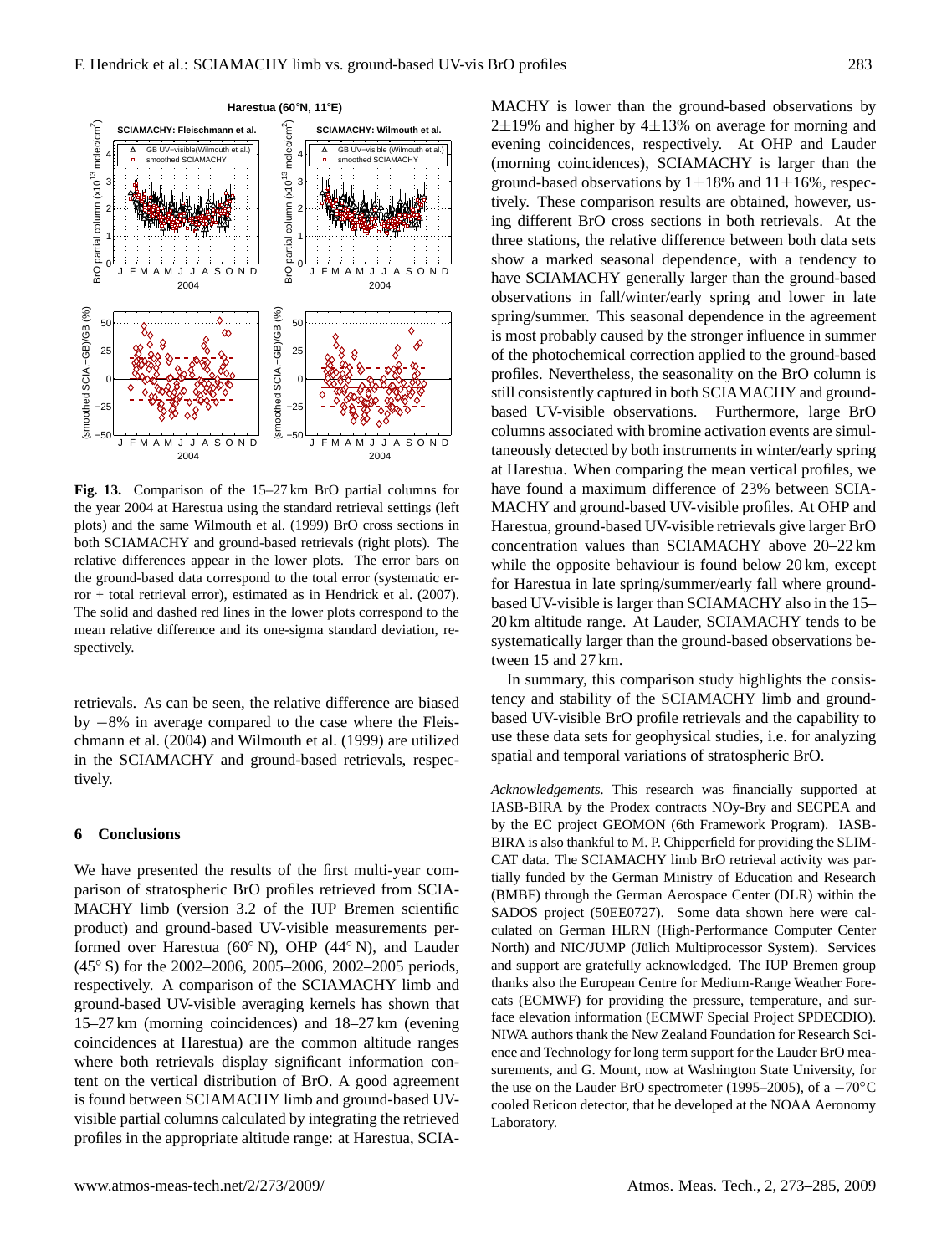Edited by: A. Piters

## **References**

- Aliwell, S. R., Van Roozendael, M., Johnston, P. V., Richter, A., Wagner, T., Arlander, D. W., Burrows, J. P., Fish, D. J., Jones, R. L., Tørnkvist, K. K., Lambert, J.-C., Pfeilsticker, K., and Pundt, I.: Analysis for BrO in zenith-sky spectra: An intercomparison exercise for analysis improvement, J. Geophys. Res., 107(D14), 4199, doi:10.1029/2001JD000329, 2002.
- Bogumil, K., Orphal, J., Homann, T., Voigt, S., Spietz, P., Fleischmann, O. C., Vogel, A., Hartmann, M., Bovensmann, H., Frerik, J., and Burrows, J. P.: Measurements of molecular absorption spectra with the SCIAMACHY pre-flight model: instrument characterization and reference data for atmospheric remote sensing in the 230–2380 nm region, J. Photochem. Photobiol. A., 157, 167–184, doi:10.1016/S1010-6030(03)00062-5, 2003.
- Bovensmann, H., Burrows, J. P., Buchwitz, M., Frerick, J., Noël, S., Rozanov, V. V., Chance, K. V., and Goede, A. H. P.: SCIA-MACHY – Mission Objectives and Measurement Modes, J. Atmos. Sci., 56, 127–150, 1999.
- Bracher, A., Sinnhuber, M., Rozanov, A., and Burrows, J. P.: Using a photochemical model for the validation of  $NO<sub>2</sub>$  satellite measurements at different solar zenith angles, Atmos. Chem. Phys., 5, 393–408, 2005,

[http://www.atmos-chem-phys.net/5/393/2005/.](http://www.atmos-chem-phys.net/5/393/2005/)

Brinksma, E. J., Bracher, A., Lolkema, D. E., Segers, A. J., Boyd, I. S., Bramstedt, K., Claude, H., Godin-Beekmann, S., Hansen, G., Kopp, G., Leblanc, T., McDermid, I. S., Meijer, Y. J., Nakane, H., Parrish, A., von Savigny, C., Stebel, K., Swart, D. P. J., Taha, G., and Piters, A. J. M.: Geophysical validation of SCIA-MACHY Limb Ozone Profiles, Atmos. Chem. Phys., 6, 197– 209, 2006,

[http://www.atmos-chem-phys.net/6/197/2006/.](http://www.atmos-chem-phys.net/6/197/2006/)

Butz, A., Bösch, H., Camy-Peyret, C., Chipperfield, M., Dorf, M., Dufour, G., Grunow, K., Jeseck, P., Kühl, S., Payan, S., Pepin, I., Pukite, J., Rozanov, A., von Savigny, C., Sioris, C., Wagner, T., Weidner, F., and Pfeilsticker, K.: Inter-comparison of stratospheric  $O_3$  and  $NO_2$  abundances retrieved from balloon borne direct sun observations and Envisat/SCIAMACHY limb measurements, Atmos. Chem. Phys., 6, 1293–1314, 2006,

[http://www.atmos-chem-phys.net/6/1293/2006/.](http://www.atmos-chem-phys.net/6/1293/2006/)

- Connor, B. J., Siskind, D. E., Tsou, J. J., Parrish, A., and Remsberg, E. E.: Ground-based microwave observations of ozone in the upper stratosphere and mesosphere, J. Geophys. Res., 99(D8), 16757–16770, 1994.
- Dorf, M., Bösch, H., Butz, A., Camy-Peyret, C., Chipperfield, M. P., Engel, A., Goutail, F., Grunow, K., Hendrick, F., Hrechanyy, S., Naujokat, B., Pommereau, J.-P., Van Roozendael, M., Sioris, C., Stroh, F., Weidner, F., and Pfeilsticker, K.: Balloonborne stratospheric BrO measurements: comparison with Envisat/SCIAMACHY BrO limb profiles, Atmos. Chem. Phys., 6, 2483–2501, 2006,

[http://www.atmos-chem-phys.net/6/2483/2006/.](http://www.atmos-chem-phys.net/6/2483/2006/)

- Fish, D. J., Jones, R. L., and Strong, E. K.: Midlatitude observations of the diurnal variation of stratospheric BrO, J. Geophys. Res., 100(D9), 18863–18871, 1995.
- Fleischmann, O. C., Hartmann, M., Burrows J. P., and Orphal, J.: New ultraviolet absorption cross-sections of BrO at atmospheric

temperatures measured by time-windowing Fourier transform spectroscopy, J. Photochem. Photobiol. A, 168, 117–132, 2004.

- Greenblatt, G. D., Orlando, J. J., Burkholder, J. B., and Ravishankara, A. R.: Absorption measurements of oxygen between 330 and 1140 nm, J. Geophys. Res., 95, 18577–18582, 1990.
- Hendrick, F., Barret, B., Van Roozendael, M., Boesch, H., Butz, A., De Maziere, M., Goutail, F., Hermans, C., Lambert, J.-C., ` Pfeilsticker, K., and Pommereau, J.-P.: Retrieval of nitrogen dioxide stratospheric profiles from ground-based zenith-sky UVvisible observations: validation of the technique through correlative comparisons, Atmos. Chem. Phys., 4, 2091–2106, 2004, [http://www.atmos-chem-phys.net/4/2091/2004/.](http://www.atmos-chem-phys.net/4/2091/2004/)
- Hendrick, F., Van Roozendael, M., Chipperfield, M. P., Dorf, M., Goutail, F., Yang, X., Fayt, C., Hermans, C., Pfeilsticker, K., Pommereau, J.-P., Pyle, J. A., Theys, N., and De Mazière, M.: Retrieval of stratospheric and tropospheric BrO profiles and columns using ground-based zenith-sky DOAS observations at Harestua, 60◦ N, Atmos. Chem. Phys., 7, 4869–4885, 2007, [http://www.atmos-chem-phys.net/7/4869/2007/.](http://www.atmos-chem-phys.net/7/4869/2007/)
- Hendrick, F., Johnston, P. V., De Mazière, M., Fayt, C., Hermans, C., Kreher, K., Theys, N., Thomas, A., and Van Roozendael, M.: One-decade trend analysis of stratospheric BrO over Harestua (60◦ N) and Lauder (45◦ S) reveals a decline, Geophys. Res. Lett., 35, L14801, doi:10.1029/2008GL034154, 2008.
- Kneizys, F. X., Shettle, E. P., Abreu, L. W., Chetwynd, J. H., Anderson, G. P., Gallery, W. O., Selby, J. E. A., and Clough, S. A.: Users Guide to LOWTRAN 7, Technical report, Air Force Geophysics Laboratory AFGL, 1986.
- Kühl, S., Pukite, J., Deutschmann, T., Platt, U., and Wagner, T.: SCIAMACHY limb measurements of  $NO<sub>2</sub>$ , BrO and OClO. Retrieval of vertical profiles: Algorithm, first results, sensitivity and comparison studies, Adv. Space Res., 42(10), 1747–1764, 2008.
- McLinden, C. A., McConnell, J. C., Griffioen, E., and McElroy, C. T.: A vector radiative transfer model for the Odin/OSIRIS project, Can. J. Phys., 80, 375–393, 2002.
- Platt, U. and Stutz, J.: Differential Optical Absorption Spectroscopy (DOAS), Principles and Applications, ISBN 978-3-540-21193-8, Springer, Berlin Heidelberg, 2008.
- Rodgers, C. D.: Inverse Methods for Atmospheric Sounding, Theory and Practice, World Scientific Publishing, Singapore-NewJersey-London-Hong Kong, 2000.
- Rozanov, A., Bovensmann, H., Bracher, A., Hrechanyy, S., Rozanov, V., Sinnhuber, M., Stroh, F., and Burrows, J.: NO2 and BrO vertical profiles retrieval from SCIAMACHY limb measurements: Sensitivity studies, Adv. Space Res., 36, 846–854, doi:10.1016/j.asr.2005.03.013, 2005a.
- Rozanov, A., Rozanov, V., Buchwitz, M., Kokhanovsky, A., and Burrows, J. P.: SCIATRAN 2.0 – A new radiative transfer model for geophysical applications in the 175–2400 nm spectral region, Adv. Space Res., 36, 1015–1019, doi:10.1016/j.asr.2005.03.012, 2005b.
- Rozanov, A., Eichmann, K.-U., von Savigny, C., Bovensmann, H., Burrows, J. P., von Bargen, A., Doicu, A., Hilgers, S., Godin-Beekmann, S., Leblanc, T., and McDermid, I. S.: Comparison of the inversion algorithms applied to the ozone vertical profile retrieval from SCIAMACHY limb measurements, Atmos. Chem. Phys., 7, 4763–4779, 2007,

[http://www.atmos-chem-phys.net/7/4763/2007/.](http://www.atmos-chem-phys.net/7/4763/2007/)

Schofield, R., Kreher, K., Connor, B. J., Johnston, P. V., Thomas,